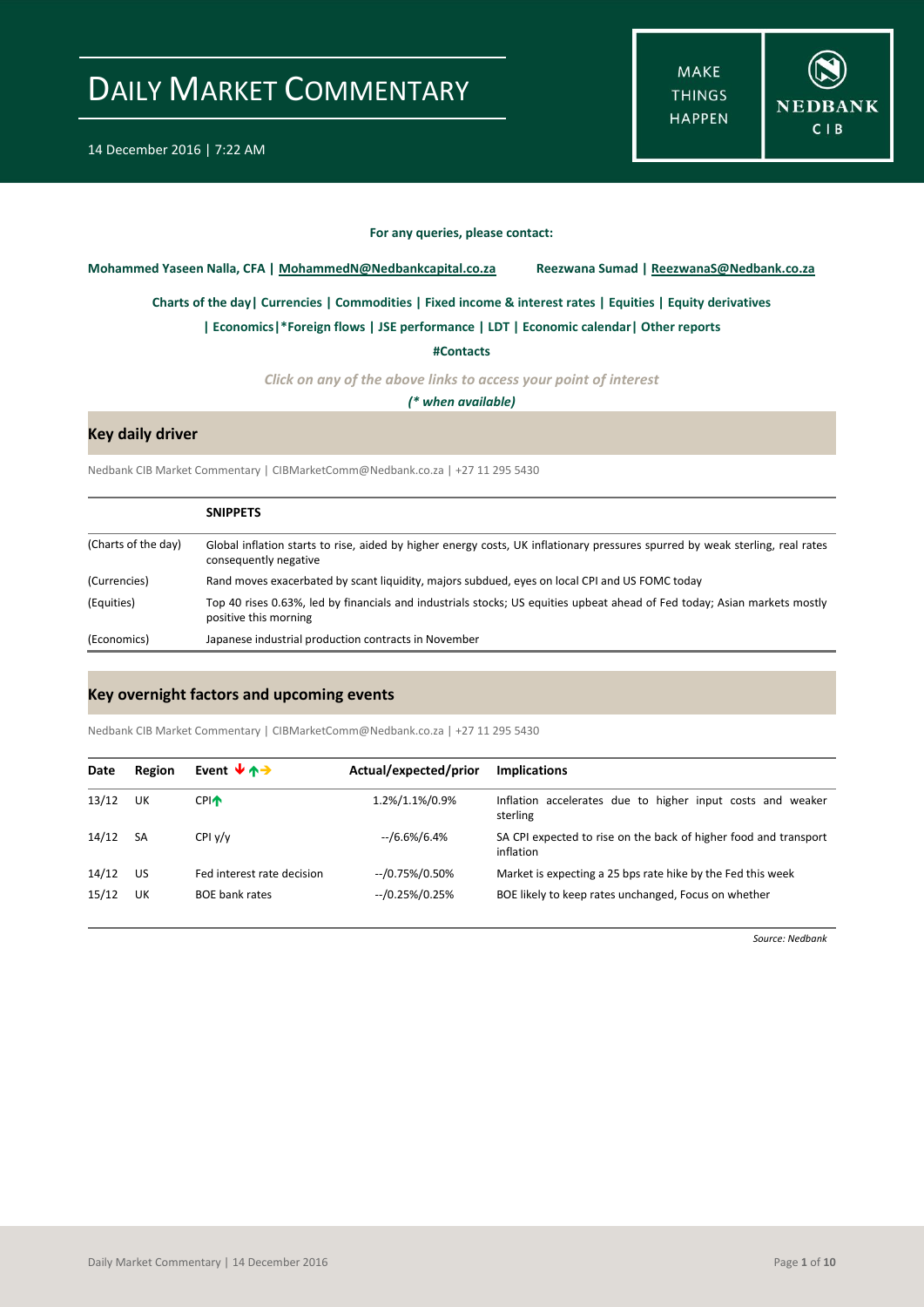# <span id="page-1-0"></span>**Charts of the day** [back to top](#page-0-0) **back to top**

Nedbank CIB Market Commentary | CIBMarketComm@Nedbank.co.za | +27 11 295 5430

- UK CPI rose to 1.2% y/y in November, from 0.9% previously, beating consensus of 1.1%. Inflation is currently at a 2-year high and the key upward drivers were a surge in import prices, higher prices of clothing and footwear, household goods and equipment, as well as rising energy/fuel costs. The rise in input prices will likely pose some upside to CPI, which may rise over the medium term.
- PPI remained elevated at 12.9% y/y, from 12.4% in October, marginally below forecasts of 13.5%. Higher input costs have been driven by a sharply weaker sterling recently, with businesses curbing production as a result of higher prices. Key drivers of producer prices were crude oil, imported food, metals, chemicals, parts and equipment, and mining and quarrying products. Overall raw material prices have risen sharply recently and will likely remain elevated as the sterling remains weak.
- The BOE anticipates the 2% inflation target will be reached next year, and has recently indicated that the next move in interest rates may be higher, however the BOE has previously been tolerant of inflation well above the target for extended periods of time, hence we anticipate monetary policy will likely be held steady over the medium term. Should a hard Brexit materialise, this may hamper confidence, spending and overall economic activity, which may require keeping monetary policy loose for an extended period of time.
- German CPI eased to 0.8% y/y in November, from 0.9% previously, in line with consensus. Although food and goods prices rose, services inflation eased, and this was the main driver of the lower CPI print in November. Clothing, shoes and hotel prices rose, but this was offset by a sharp decline in petrol and energy costs. Higher global oil prices may prompt further inflation in Germany and the Eurozone as a whole in the coming year.
- Global inflationary pressure has started to rise, with US, China, UK and Eurozone inflation rising closer towards the central bank targets. Japan remains in deflation, while Eurozone inflation is still very low, and may likely tick higher over the medium term. Real interest rates remain accommodative across the major developed markets, and have fallen sharply in 2016/H2 as CPI has risen. This will likely remain the case over the next year, with monetary policy loose across most regions.

### **Actual inflation starts to rise**



### **…Keeping real rates negative**



*Source: Bloomberg, Nedbank*

### **Breakeven inflation trend remains divergent across developed markets**



*Source: Bloomberg, Nedbank*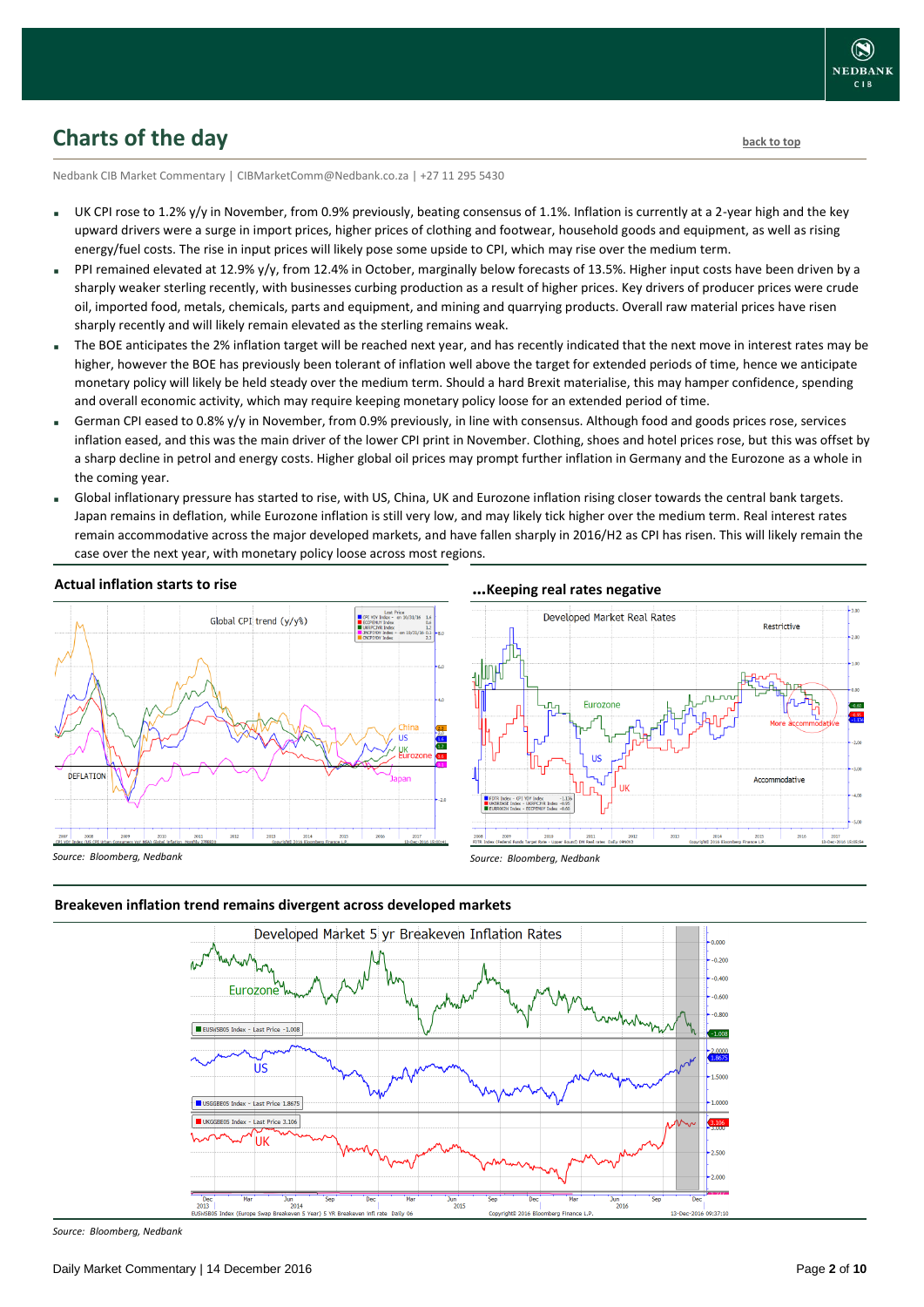## <span id="page-2-0"></span>**Currencies [back to top](#page-0-0)**

Business Banking FX | +27 11 535 4003 | Corporate FX | +2711 535 4002 | Institutional FX | +2711 535 4005

- The local trading session opened with the rand trading in the low 13.60's. Once again, the momentum and direction of moves in the rand exacerbated as a result of the scant liquidity in the markets. During the local session ,a foray to the downside , which saw the local unit trade to a best level of 13.5450 on the day , thereafter, once New York opened a change of direction and pace and the rand topping out at 13.7650, and a close at 13.6300. Activity in the overnight session particularly subdued, and thus far in the far east almost zero trading activity. The rand is currently trading at 13.6050. EURZAR is trading at 14.4650 and GBPZAR 17.2050.
- International markets were similarly subdued on the day. EURUSD trading between 1.0604 and 1.0655 , on the day , this morning literally unchanged from the same time yesterday at 1.0635. Gold has also held largely steady over the last 24 hours after a slightly weaker close last night, this morning once again trading at 1160.00.
- Data releases scheduled for today, locally we have CPI and retail sales, from Europe we have French CPI, Eurozone industrial production and U.K unemployment. From the U.S retail sales, mortgage applications, PPI, industrial production, capacity utilisation and business inventories, as well as the much anticipated announcement from the FOMC.
- Despite the wide spread conviction of a rate hike in the U.S later today , and the inevitable consequences to emerging markets , the rand has traded resiliently over the most recent sessions. Anticipation of some caution ahead of the local close today.

|                                                   |             | $\%$ $\Delta$ | $\Delta_0$       | $\sqrt{\Delta}$ | <b>Month</b> | <b>USD trend</b>    |
|---------------------------------------------------|-------------|---------------|------------------|-----------------|--------------|---------------------|
| <b>Majors</b>                                     | Last price  | $-1d$         | <b>MTD</b>       | <b>YTD</b>      | trend        |                     |
| <b>GBPUSD</b>                                     | 1.27        | $-0.23$       | 1.23             | $-14.13$        | ⇑            | USD weakness        |
| <b>EURUSD</b>                                     | 1.06        | 0.11          | 0.35             | $-2.12$         | ⇑            | USD weakness        |
| <b>USDJPY</b>                                     | 115.25      | $-0.03$       | 0.98             | $-4.12$         | ⇑            | USD strength        |
| <b>USDAUD</b>                                     | 1.34        | 0.10          | $-1.28$          | $-2.64$         | ⊕            | USD weakness        |
|                                                   |             | $% \Delta$    | $\Delta$         | $\Delta$        | Month        | <b>ZAR</b> trend    |
| Rand crosses                                      | Last price  | $-1d$         | <b>MTD</b>       | <b>YTD</b>      | trend        |                     |
| <b>USDZAR</b>                                     | 13.60       | $-0.18$       | $-3.34$          | $-12.15$        | ⊕            | ZAR strength        |
| <b>GBPZAR</b>                                     | 17.21       | $-0.41$       | $-2.14$          | $-24.55$        | ⊕            | ZAR strength        |
| <b>FURZAR</b>                                     | 14.47       | $-0.06$       | $-2.99$          | $-14.00$        | ⊕            | ZAR strength        |
| <b>AUDZAR</b>                                     | 10.19       | $-0.28$       | $-2.08$          | $-9.74$         | ⊕            | ZAR strength        |
| ZARJPY                                            | 8.47        | 0.15          | 4.45             | 9.13            | ♠            | ZAR strength        |
|                                                   |             | $% \Delta$    | $\%$ $\Delta$    | $\Delta$        | <b>Month</b> | <b>ZAR</b> trend    |
| <b>African FX</b>                                 | Last price  | $-1d$         | <b>MTD</b>       | <b>YTD</b>      | trend        |                     |
| ZARMWK (Malaw ian kw acha)                        | 53.48       | $-0.16$       | 3.77             | 23.96           | ⇑            | ZAR strength        |
| ZARBWP (Botsw ana pula)                           | 0.78        | 0.18          | 1.63             | 7.39            | ⇑            | ZAR strength        |
| ZARKES (Kenyan shilling)                          | 7.51        | 0.15          | 3.75             | 13.60           | ♠            | ZAR strength        |
| ZARMUR (Mauritian rupee)                          | 2.64        | 0.22          | 3.19             | 13.95           | ⇑            | ZAR strength        |
| ZARNGN (Nigerian naira)                           | 23.26       | 0.71          | 3.88             | 80.67           | ⇑            | ZAR strength        |
| ZARGHS (Ghanian cedi)                             | 0.31        | 0.69          | $-0.55$          | 23.97           | ⊕            | <b>ZAR</b> weakness |
| ZARZMW (Zambian kw acha)                          | 0.72        | $-0.11$       | 3.34             | 1.80            | ⇑            | ZAR strength        |
| ZARMZN (Mozambican metical)                       | 5.36        | 0.21          | 1.27             | 72.94           | ♠            | ZAR strength        |
| Correspondent of the production of Alasthania CID | <b>Time</b> |               | 2010/12/14 07:12 |                 |              |                     |

Possible trading range in the rand today 13.5000 to 13.8000

*\*Please note that the sign on the % change reflects the change on the headline number. The narrative indicates the trend direction over the month. For trade in any of these currencies, contact our FX dealing desks*



### **USDZAR**

**EUR/USD** 



#### *Source: Bloomberg, Nedbank*

*Source: Bloomberg, Nedbank*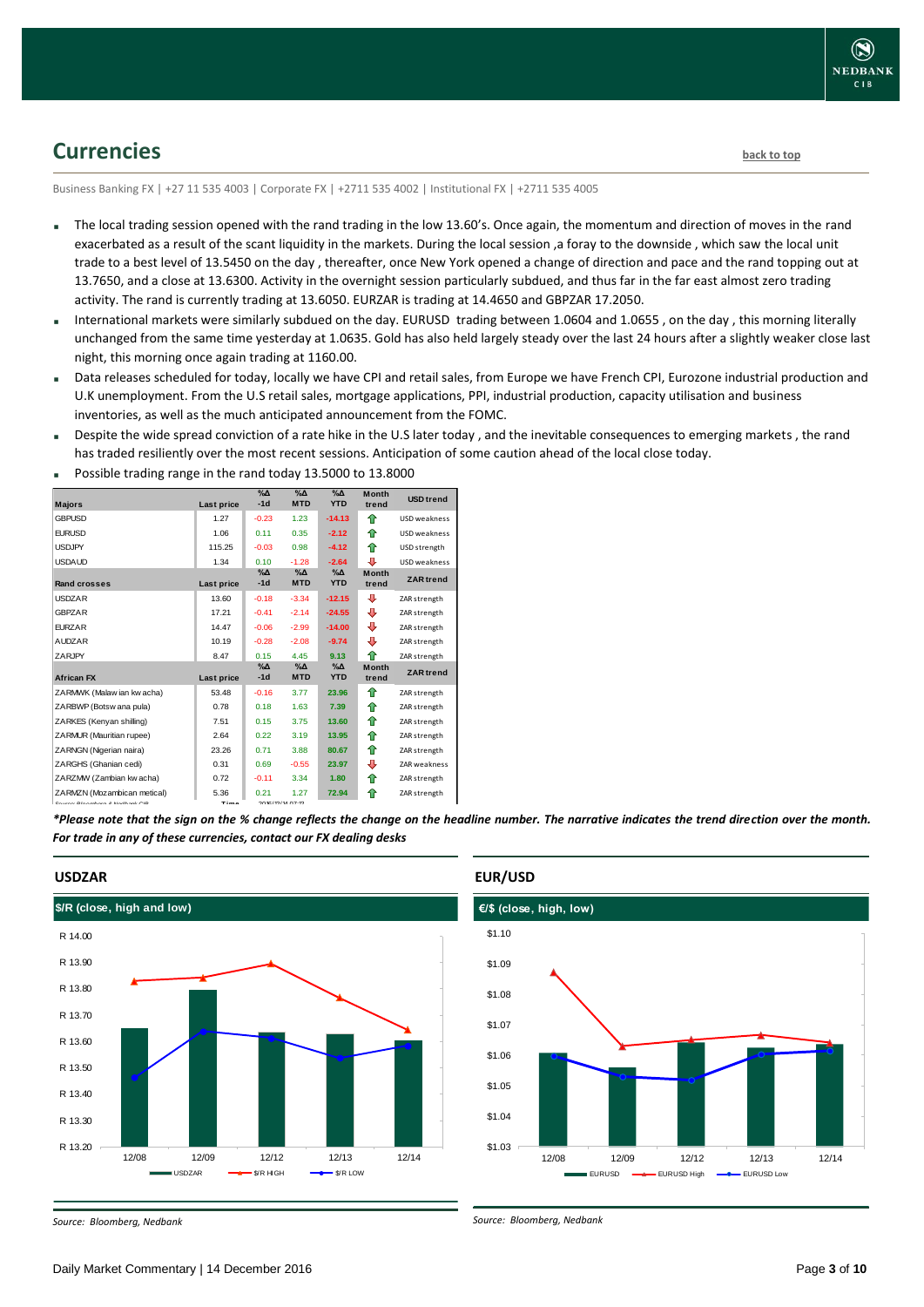<span id="page-3-0"></span>**Commodities [back to top](#page-0-0)** 

Nedbank CIB Market Commentary | CIBMarketComm@Nedbank.co.za | +27 11 295 5430| +27 11 535 4038

- Bullion remained within a narrow \$10/oz. trading range yesterday, with the bias for the price action lower for most of the day. Some support came through in the US session and in Asia this morning, but this was limited. Gold is expected to remain within a bear trend over the medium term, due to waning safe haven demand and limited bargain buying.
- Brent rose by \$1/bbl. intraday yesterday, and remained elevated on the back of developments from OPEC last weekend. Stabilisation efforts by OPEC have supported the oil price by more than 20% over the past month, with Brent expected to remain elevated over the medium term if all members keep to their production quotas, and if US shale oil producers don't ramp up production to fill the gap in the market. If the latter occurs, it would essentially negate OPEC's efforts over the last month, and keep the oil price subdued. This morning, Asian markets caused a \$1/bbl. decline in the Brent price, possibly due to profit-taking.

| <b>Commodities</b>              | Last price | %Δ<br>$-1d$ | $\% \Delta$<br><b>MTD</b> | $\% \Delta$<br><b>YTD</b> | <b>Month</b><br>trend |
|---------------------------------|------------|-------------|---------------------------|---------------------------|-----------------------|
| Brent near future (\$)          | 54.99      | $-1.31$     | 8.96                      | 47.51                     | ⇑                     |
| WTI crude (\$)                  | 52.24      | $-1.40$     | 5.66                      | 41.04                     | ⇑                     |
| Gold spot (\$)                  | 1 159.88   | 0.25        | $-1.28$                   | 9.20                      | ⊕                     |
| Platinum spot (\$)              | 934.65     | $-0.12$     | 2.72                      | 4.59                      | ⇑                     |
| SA w hite maize spot (R)        | 4 0 23.00  | 0.27        | 7.02                      | $-13.69$                  | ⇑                     |
| Source: Bloomberg & Nedbank CIB | Time       |             | 2016/12/14 07:12          |                           |                       |

### **Platinum vs Gold**



*Source: Bloomberg*

### **Brent Crude vs West Texas Intermediate**



*Source: Bloomberg*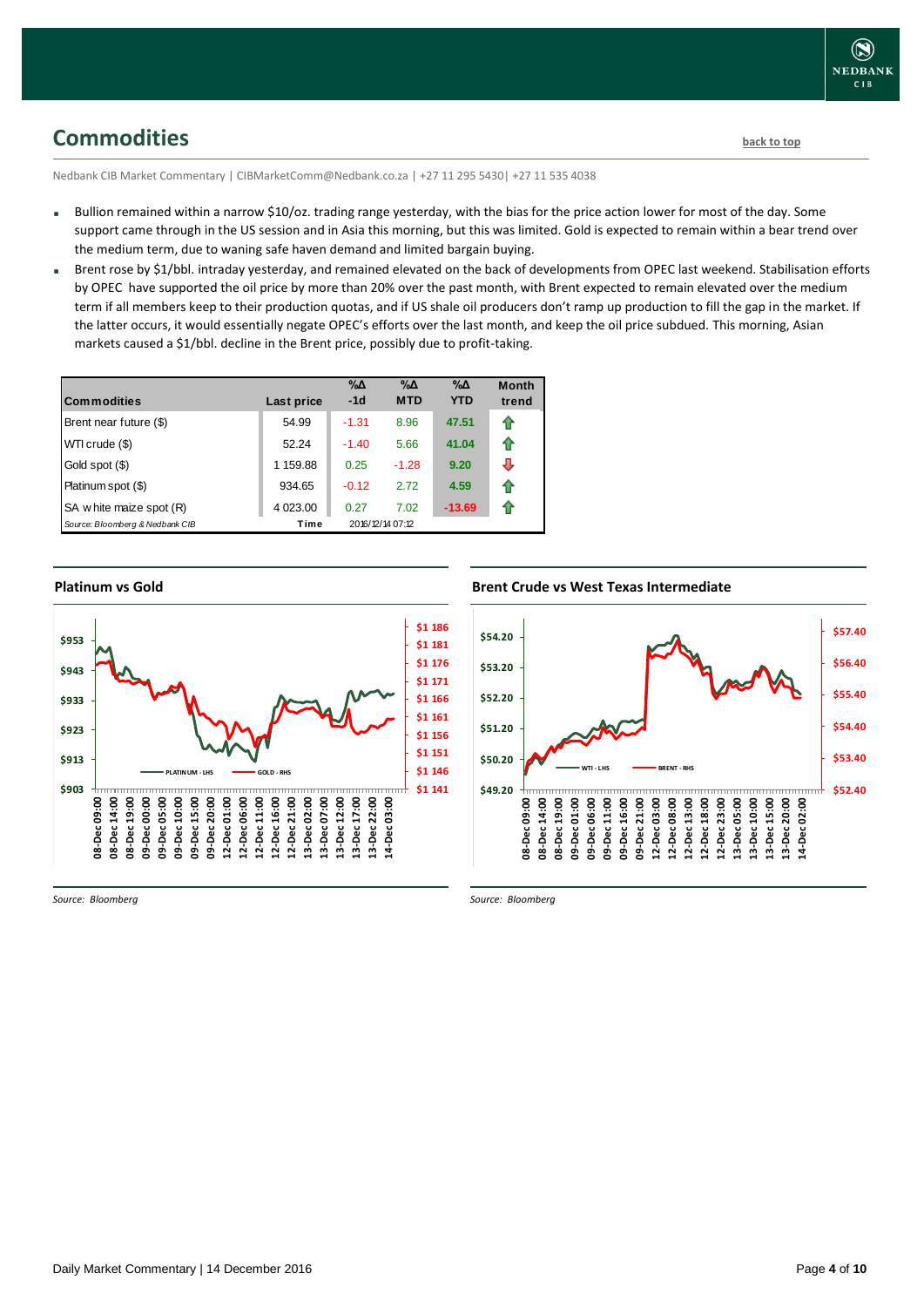# <span id="page-4-0"></span>**Fixed income and interest rates back to the line of the set of the set of the set of the set of the set of the set of the set of the set of the set of the set of the set of the set of the set of the set of the set of th**

Bond flow sales |+2711 535 4021 | Corporate Money Markets | +2711 535 4007 | Business Bank Money Markets | +2711 535 4006

|                                 |            | Δ              | Δ                | Δ          | <b>Month</b> |
|---------------------------------|------------|----------------|------------------|------------|--------------|
| <b>Bonds</b>                    | Last price | 1 <sub>d</sub> | <b>MTD</b>       | <b>YTD</b> | trend        |
|                                 | %          | bps            | bps              | bps        |              |
| R203-0.8 yrs                    | 7.84       | 14.18          | 6.88             | $-68.72$   | ⇑            |
| R208-4.3 yrs                    | 8.34       | 0.20           | $-11.70$         | $-107.50$  | ⊕            |
| R186-10 yrs                     | 8.92       | 0.00           | $-10.60$         | $-84.80$   | ⊕            |
| R2048-31.2 yrs                  | 9.65       | 0.00           | $-10.80$         | $-75.40$   | ⊕            |
| <b>US 10 yr</b>                 | 2.46       | $-1.52$        | 7.48             | 18.68      | ⇑            |
| <b>UK 10 yr</b>                 | 1.44       | $-1.77$        | 1.62             | $-26.48$   | ⇑            |
| German 10 yr                    | 0.36       | $-9.77$        | 30.91            | $-42.77$   | ⇑            |
| Japan 10 yr                     | 0.07       | $-23.26$       | 164.00           | $-75.09$   | ♠            |
|                                 |            | Δ              | $\Delta$         | Δ          | <b>Month</b> |
| <b>Money Market</b>             | Last price | 1 <sub>d</sub> | <b>MTD</b>       | <b>YTD</b> | trend        |
|                                 | $\%$       | bps            | bps              | bps        |              |
| SA repo rate                    | 7.00       | 0.00           | 0.00             | 75.00      | ⇛            |
| SA prime rate                   | 10.50      | 0.00           | 0.00             | 75.00      | ⇛            |
| SA CPI (MTD = previous month)   | 6.40       |                | 30.00            |            | ⇑            |
| SA 3m JIBAR                     | 7.36       | 0.00           | 0.00             | 73.30      |              |
| SA 3m NCD                       | 7.33       | 0.00           | $-5.00$          | 72.50      | ⊕            |
| SA 6m NCD                       | 7.95       | 0.00           | 0.00             | 43.75      | ⇨            |
| SA 12m NCD                      | 8.45       | $-1.25$        | $-3.75$          | 1.25       | ⊕            |
| US 3m LIBOR                     | 0.96       | 0.47           | 2.93             | 35.07      | ⇑            |
| UK 3m LIBOR                     | 0.38       | 0.12           | $-0.78$          | $-21.35$   | ⊕            |
| Japan 3m LIBOR                  | $-0.09$    | $-1.22$        | 0.36             | $-16.40$   | ⇑            |
| Source: Bloomberg & Nedbank CIB | Time       |                | 2016/12/14 07:12 |            |              |

|                                  |            | Δ              | Δ          | Δ          | <b>Month</b> |
|----------------------------------|------------|----------------|------------|------------|--------------|
| <b>FRAs and Swaps</b>            | Last price | 1 <sub>d</sub> | <b>MTD</b> | <b>YTD</b> | trend        |
|                                  | %          | bps            | bps        | bps        |              |
| 3X6 FRA                          | 7.42       | 1.00           | $-2.00$    | 0.50       | ⊕            |
| 6X9 FRA                          | 7.51       | 3.00           | $-3.00$    | $-26.50$   | ⊕            |
| 9X12 FRA                         | 7.56       | 5.00           | $-7.00$    | $-69.00$   | ⊕            |
| <b>18X21 FRA</b>                 | 7.60       | 0.00           | $-16.00$   | $-141.00$  | ⊕            |
| SA 2yr Sw ap                     | 7.51       | 0.50           | $-10.00$   | $-64.60$   | ⊕            |
| SA 3yr Swap                      | 7.61       | 0.00           | $-13.00$   | $-93.40$   | ⊕            |
| SA 5yr Sw ap                     | 7.88       | 0.00           | $-16.00$   | $-111.50$  | ⊕            |
| SA 10yr Sw ap                    | 8.39       | 1.50           | $-13.00$   | $-107.50$  | ⊕            |
| SA 15yr Sw ap                    | 8.54       | 2.00           | $-13.25$   | $-112.25$  | ⊕            |
|                                  |            | Δ              | Δ          | Δ          | <b>Month</b> |
| <b>Spreads</b>                   | Last price | 1 <sub>d</sub> | <b>MTD</b> | <b>YTD</b> | trend        |
|                                  | %          | bps            | bps        | bps        |              |
| 2v10v                            | $-0.88$    | $-1.00$        | 3.00       | 42.90      | ⇑            |
| 3v10v                            | $-0.77$    | $-1.50$        | $-0.00$    | 14.10      | ⊕            |
| R186-R203                        | 1.22       | $-14.18$       | $-17.48$   | $-16.08$   | ⊕            |
| R2048-R186                       | 0.73       | 0.00           | $-0.20$    | 9.40       | ⊕            |
| 5y-R186                          | $-1.04$    | 0.00           | $-5.40$    | $-26.70$   | ⊕            |
|                                  |            | 1.50           | $-2.40$    | $-22.70$   | ⊕            |
| 10y-R186                         | $-0.54$    |                |            |            |              |
| 15y-R186                         | $-0.40$    | 2.00           | $-2.65$    | $-27.45$   | ⊕            |
| SA 5yr CDS spread - basis points | 220.00     | $-3.00$        | $-20.50$   | $-115.02$  | ⊕            |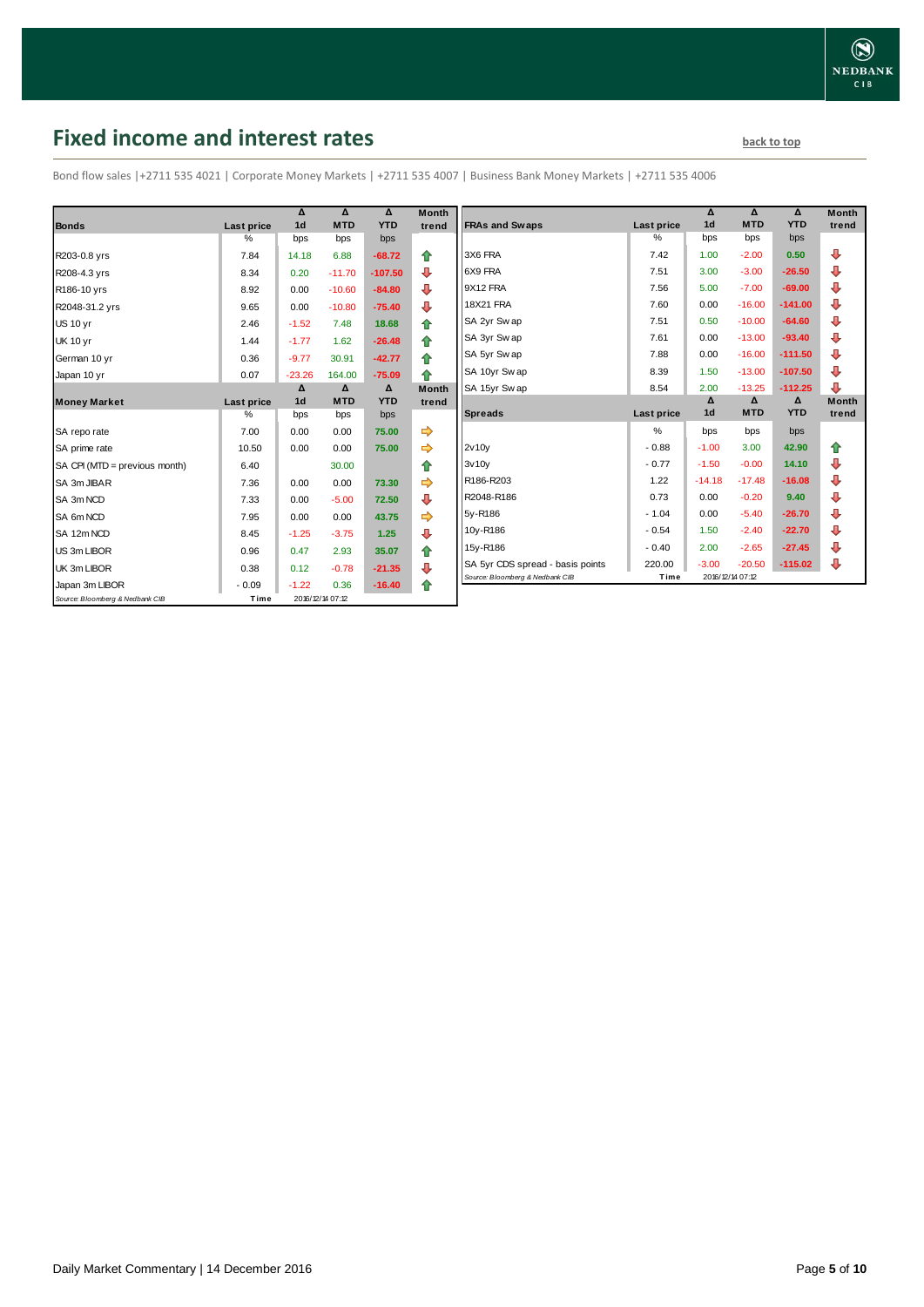# <span id="page-5-0"></span>**Equities [back to top](#page-0-0)**

Cash equities | +2711 535 4030/31

### **South Africa**

- The Top 40 Index closed up +0.63% with gains in the financial and industrial space outweighing a weak resource sector. Local currency weakness ahead of the Fed's rate announcement, supported rand hedged counters.
- Making the news, MTN led the index after announcing plans to extract money out of Iran with OML stating that it will reduce its stake in OMAM via a public offering. Plans for Eskom to go ahead and receive proposals for the nuclear plant, also dented investor sentiment
- Value traded at 5pm was around R21bn with the currency at R 13.66 vs. the USD at the close.

### **UK/Europe**

- European markets moved higher in Tuesday's trade after investors cheered UniCredit's plans to raise capital and cut costs.
- The FTSE100 closed up 1.1% with real estate and healthcare counters leading the pack. Miners however came under pressure after metal prices moved lower. A broker upgrade lifted Unilever however Tesco fell after the release of its sales update.
- On the economic front, the German ZEW survey remained unchanged however UK inflation accelerated more than expected.

### **USA**

- Wall Street closed at new highs yesterday with the Dow ending at 19 911, just shy of the 20 000 milestone, Intel and Exxon Mobil leading the bourse. 9 of the 11 sectors on the S&P gained ground, with tech and energy producers outperforming.
- AB Inbev advanced 1.3% after selling 5 European brands to Japan's Asahi Group for \$7.8 billion.
- All eyes will be on the Fed, who is expected to raise rates today. The key takeaway will be the pace of these rate hikes going into 2017.

### **Asia**

- Positive sentiment is flowing into Asian markets with the region gaining ground after Wall Street's record breaking close. Trade however remains cautious ahead of the Fed announcement.
- Advances in utilities and telco's helped the Nikkei reverse earlier losses to trade relatively flat. The Tankan survey came in at 10 vs 6 in the previous quarter. A possible move by Sinopec to list its retail business saw the energy producer jump over 6%. Crude oil futures however eased in Asian trade.
- The ASX rebounded from losses in the previous session with banks higher this morning. Weak commodity prices weighed on mining stocks

|                                 |               | $\%$ $\Delta$ | $\%$ $\Delta$    | $\%$ $\Delta$ | <b>Month</b> |
|---------------------------------|---------------|---------------|------------------|---------------|--------------|
| <b>Developed Markets</b>        | Last price    | $-1d$         | <b>MTD</b>       | <b>YTD</b>    | trend        |
| Dow Jones                       | 19 911.21     | 0.58          | 4.12             | 14.27         | ⇑            |
| Nasdag                          | 5463.83       | 0.95          | 2.63             | 9.11          | ⇑            |
| S&P 500                         | 2 2 7 1 . 7 2 | 0.65          | 3.32             | 11.14         | ⇑            |
| DJ Eurostoxx 50                 | 3 2 3 6.71    | 1.18          | 6.07             | $-0.94$       | 合            |
| <b>DAX</b>                      | 11 284.65     | 0.84          | 6.06             | 5.04          | ⇑            |
| CAC                             | 4803.87       | 0.91          | 4.93             | 3.60          | 合            |
| <b>FTSE</b>                     | 6968.57       | 1.13          | 2.72             | 11.63         | ⇑            |
| ASX200                          | 5 586.80      | 0.75          | 2.69             | 5.49          | 合            |
| Nikkei 225                      | 19 261.97     | 0.06          | 5.21             | 1.20          | ↟            |
| <b>MSCI World</b>               | 1774.01       | 0.78          | 3.62             | 6.69          | ♠            |
|                                 |               | $\% \Delta$   | %Δ               | $\%$ $\Delta$ | <b>Month</b> |
| <b>Emerging Markets</b>         | Last price    | $-1d$         | <b>MTD</b>       | <b>YTD</b>    | trend        |
| Hang Seng                       | 22 581.41     | 0.60          | $-0.91$          | 3.04          | ⊕            |
| Shanghai                        | 3 157.06      | 0.06          | $-2.86$          | $-10.80$      | ⊕            |
| <b>Brazil Bovespa</b>           | 59 280.57     | 0.17          | $-4.24$          | 36.75         | ⊕            |
| India - NSE                     | 26 650.76     | $-0.18$       | $-0.01$          | 2.04          | ⊕            |
| Russia Micex                    | 2 247.02      | 0.90          | 6.75             | 27.57         | ⇑            |
| <b>MSCI</b> Emerging            | 877.20        | 0.57          | 1.67             | 10.46         | ♠            |
|                                 |               | $\% \Delta$   | %Δ               | $\%$ $\Delta$ | <b>Month</b> |
| <b>SA Indices</b>               | Last price    | $-1d$         | <b>MTD</b>       | <b>YTD</b>    | trend        |
| <b>JSE All Share</b>            | 50 839.25     | 0.62          | 1.25             | 0.29          | ♠            |
| Top 40                          | 44 170.66     | 0.63          | 1.10             | $-3.55$       | ⇑            |
| Resi 10                         | 33 284.49     | $-1.11$       | $-0.21$          | 31.07         | ⊕            |
| Indi 25                         | 63 952.50     | 1.24          | 1.23             | $-10.87$      | ↟            |
| Fini 15                         | 15 047.98     | 1.16          | 2.88             | $-1.23$       | ♠            |
| Source: Bloomberg & Nedbank CIB | Time          |               | 2016/12/14 07:12 |               |              |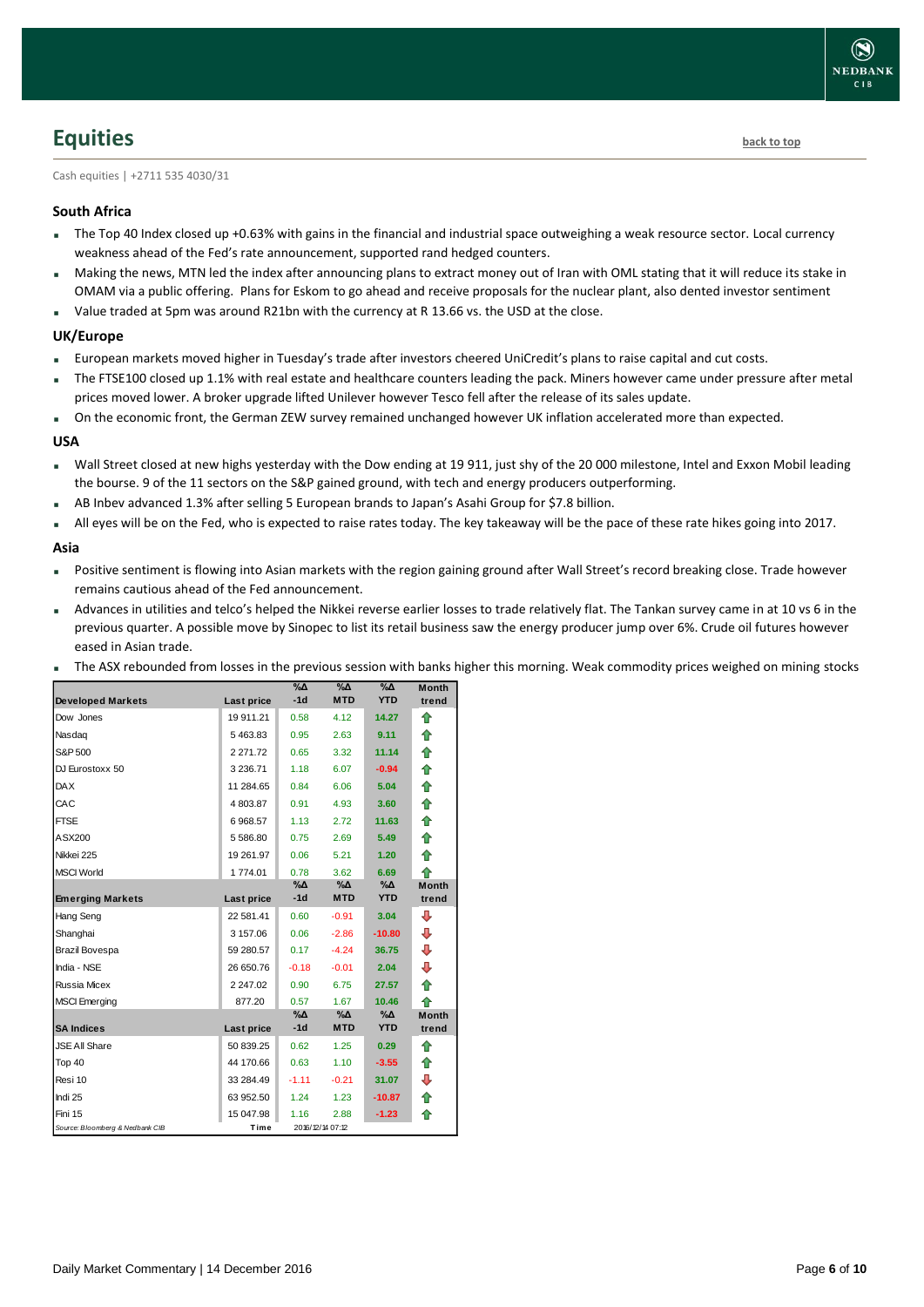### <span id="page-6-0"></span>**Economics [back to top](#page-0-0)**

Nedbank CIB Market Commentary | CIBMarketComm@Nedbank.co.za | +27 11 295 5430

### **Japan**

- Industrial production contracted by 1.4% y/y in October, from 1.5% growth in September, as mining and manufacturing production contracted sharply. Production of steel, fabricated metals, machinery, and electronic parts declined, while vehicle production rose.
- The weak yen has boosted exports, along with a seasonal uptick in demand in November, and this resulted in a sharp rundown of inventories and a sharp rise in capacity utilization. Production is expected to rebound in the coming months as a result of the depletion of inventories.

**Synopsis: Despite unprecedented amounts of monetary stimulus and ultra-loose monetary policy, consumer demand has not picked up, and this has kept price pressures benign. The BoJ will probably keep monetary policy ultra-loose as it battles to contain deflation, while further fiscal stimulus may also be extended in order to spur demand-pull inflation over the medium term.**

### <span id="page-6-1"></span>**Economic calendar [back to top](#page-0-0)**

Nedbank CIB Market Commentary | CIBMarketComm@Nedbank.co.za | +27 11 295 5430

| <b>Time</b> | Country Event |                                     | Period     | Survey                   | Actual                                              | Prior    | <b>Revised</b>           |
|-------------|---------------|-------------------------------------|------------|--------------------------|-----------------------------------------------------|----------|--------------------------|
| 13-Dec      |               |                                     |            |                          |                                                     |          |                          |
| 04:00       | <b>CH</b>     | <b>Industrial Production YoY</b>    | Nov        | 6.10%                    | 6.20%                                               | 6.10%    | $\mathbf{u}$             |
| 04:00       | <b>CH</b>     | <b>Retail Sales YoY</b>             | Nov        | 10.20%                   | 10.80%                                              | 10.00%   |                          |
| 09:00       | <b>GE</b>     | CPI YoY                             | Nov F      | 0.80%                    | 0.80%                                               | 0.80%    | $\overline{\phantom{a}}$ |
| 11:30       | UK            | CPI YoY                             | Nov        | 1.10%                    | 1.20%                                               | 0.90%    | $\overline{a}$           |
| 11:30       | UK            | PPI Input NSA YoY                   | Nov        | 13.50%                   | 12.90%                                              | 12.20%   | 12.40%                   |
| 12:00       | GE            | <b>ZEW Survey Expectations</b>      | Dec        | 13.5                     | 13.8                                                | 13.8     |                          |
| 12:00       | EC            | <b>ZEW Survey Expectations</b>      | Dec        | $-$                      | 18.1                                                | 15.8     | $\overline{\phantom{a}}$ |
| 14-Dec      |               |                                     |            |                          |                                                     |          |                          |
| 15-Dec      | CH            | Aggregate Financing CNY             | Nov        | 1098.2b                  | $\overline{\phantom{a}}$                            | 896.3b   | $\overline{\phantom{a}}$ |
| 15-Dec      | <b>CH</b>     | New Yuan Loans CNY                  | Nov        | 720.0b                   | $\overline{\phantom{a}}$                            | 651.3b   |                          |
| 15-Dec      | CH            | Money Supply M2 YoY                 | Nov        | 11.50%                   |                                                     | 11.60%   |                          |
| 06:30       | JN            | <b>Industrial Production YoY</b>    | Oct F      | $\overline{\phantom{a}}$ | $-1.40%$                                            | $-1.30%$ | $\overline{\phantom{a}}$ |
| 10:00       | <b>SA</b>     | <b>CPI YoY</b>                      | <b>Nov</b> | 6.60%                    | $\overline{\phantom{a}}$                            | 6.40%    | $\overline{\phantom{a}}$ |
| 11:30       | UK            | Average Weekly Earnings 3M/YoY      | Oct        | 2.30%                    | $\hspace{0.05cm} -\hspace{0.05cm} -\hspace{0.05cm}$ | 2.30%    | $\overline{\phantom{a}}$ |
| 11:30       | UK            | ILO Unemployment Rate 3Mths         | Oct        | 4.80%                    | $\overline{\phantom{a}}$                            | 4.80%    |                          |
| 12:00       | EC            | Industrial Production WDA YoY       | Oct        | 1.00%                    | $\hspace{0.05cm} -$                                 | 1.20%    | $\overline{\phantom{a}}$ |
| 13:00       | SA            | <b>Retail Sales Constant YoY</b>    | Oct        | 1.10%                    | $-\!$                                               | 1.40%    | $\overline{\phantom{m}}$ |
| 14:00       | US            | <b>MBA Mortgage Applications</b>    | 09-Dec     | $\overline{\phantom{a}}$ | $\overline{\phantom{a}}$                            | $-0.70%$ | $\overline{\phantom{a}}$ |
| 15:30       | US            | Retail Sales Advance MoM            | Nov        | 0.30%                    | $\hspace{0.05cm} -$                                 | 0.80%    |                          |
| 15:30       | US            | PPI Final Demand YoY                | Nov        | 0.90%                    | $\hspace{0.05cm} -$                                 | 0.80%    | $\overline{\phantom{a}}$ |
| 16:15       | US            | <b>Industrial Production MoM</b>    | Nov        | $-0.20%$                 | $\overline{\phantom{a}}$                            | 0.00%    | $\overline{\phantom{a}}$ |
| 16:15       | US            | Manufacturing (SIC) Production      | Nov        | $-0.40%$                 | $\overline{\phantom{a}}$                            | 0.20%    |                          |
| 21:00       | US            | FOMC Rate Decision (Upper Bound)    | 14-Dec     | 0.75%                    | $\overline{\phantom{a}}$                            | 0.50%    | $\overline{\phantom{a}}$ |
| 21:00       | US            | Fed Summary of Economic Projections |            |                          |                                                     |          |                          |

Source: Bloomberg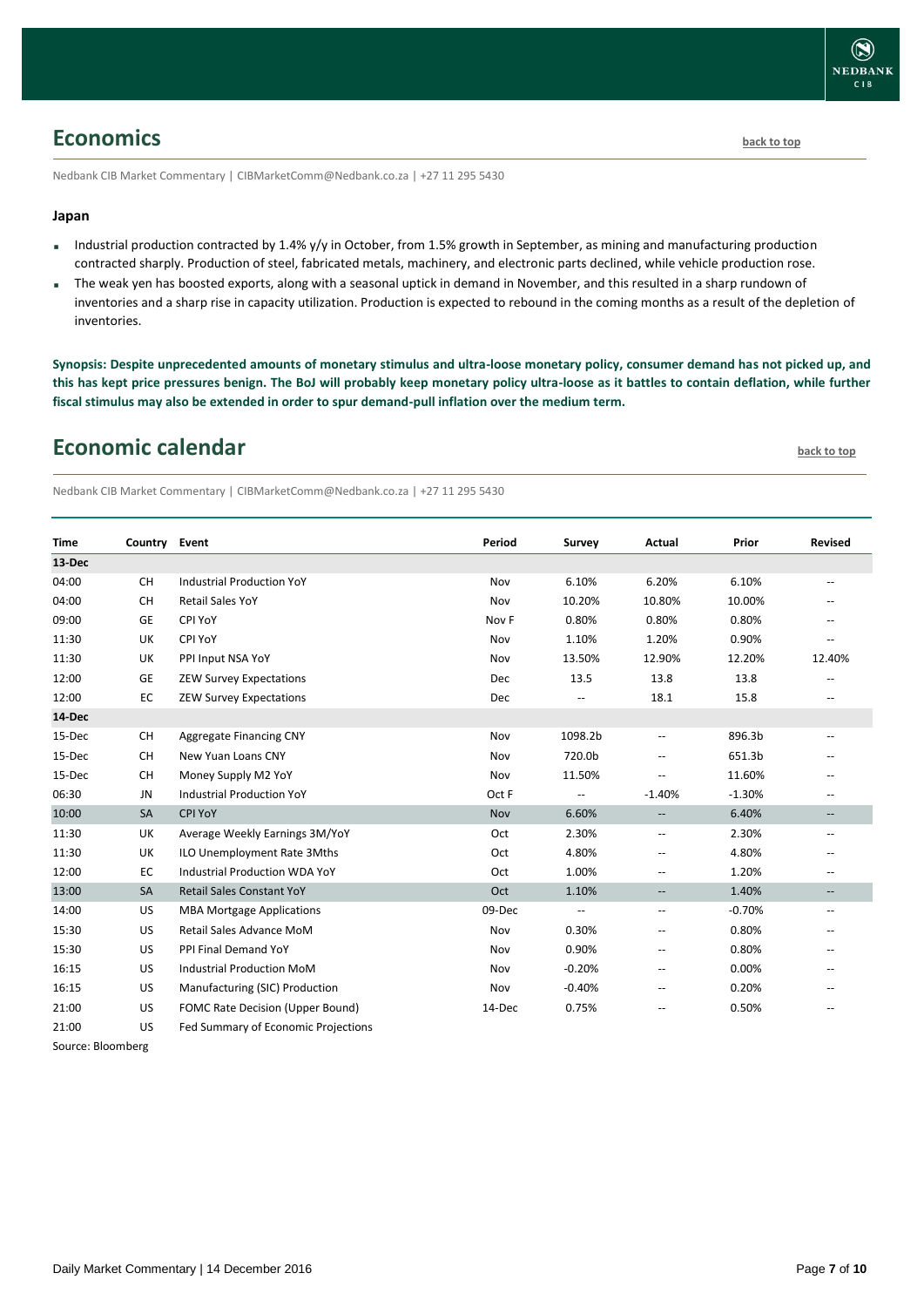# <span id="page-7-0"></span>**JSE performance [back to top](#page-0-0)**

Nedbank CIB Market Commentary | CIBMarketComm@Nedbank.co.za | +27 11 295 5430

| <b>Top40 constituents</b>             | Last price | %Δ<br>$-1d$ | %Δ<br><b>MTD</b> | %Δ<br><b>YTD</b> | Month<br>trend |
|---------------------------------------|------------|-------------|------------------|------------------|----------------|
| AGL: Anglo American Plc               | 206.32     | $-2.82$     | $-2.68$          | 199.06           | ⊕              |
| ANG: Anglogold Ashanti Ltd            | 145.00     | $-0.36$     | $-6.66$          | 36.46            | ⊕              |
| APN: Aspen Pharmacare Holdings Lt     | 266.25     | $-0.95$     | $-8.17$          | -13.97           | ⊕              |
| <b>BAT: Brait Se</b>                  | 87.42      | 2.86        | 2.67             | -47.18           | ⇑              |
| <b>BGA: Barclays Africa Group Ltd</b> | 168.40     | 0.62        | 7.05             | 17.36            | 合              |
| <b>BID: Bid Corp Ltd</b>              | 250.00     | 1.09        | 1.39             |                  | ✿              |
| BIL: Bhp Billiton Plc                 | 238.59     | $-1.92$     | 2.01             | 37.17            | ⇮              |
| BTI: British American Tobacco Plc     | 766.00     | 1.72        | $-1.96$          | $-12.27$         | ⇩              |
| <b>BVT: Bidvest Group Ltd</b>         | 183.09     | 4.80        | 12.45            | 79.24            | ⇑              |
| CFR: Financiere Richemont-Dep Rec     | 90.62      | 0.97        | $-0.61$          | $-18.80$         | ⇩              |
| DSY: Discovery Ltd                    | 115.75     | 1.35        | 3.89             | $-12.94$         | 合              |
| FFA: Fortress Income Fund Ltd-A       | 16.60      | 1.90        | 2.28             | 3.23             | 合              |
| FFB: Fortress Income Fund Ltd         | 33.35      | 3.06        | 9.20             | $-4.25$          | ⇑              |
| <b>FSR: Firstrand Ltd</b>             | 53.85      | 1.85        | 6.63             | 27.09            | ✿              |
| GFI: Gold Fields Ltd                  | 39.35      | $-1.03$     | $-11.77$         | $-6.75$          | ⇩              |
| GRT : Grow thpoint Properties Ltd     | 25.51      | 1.55        | 2.53             | 9.81             | ✿              |
| IMP: Impala Platinum Holdings Ltd     | 41.96      | $-0.10$     | $-5.07$          | 67.57            | ⇩              |
| INL: Investec Ltd                     | 92.05      | 0.11        | 2.31             | -15.94           | ⇑              |
| INP: Investec Plc                     | 92.99      | $-0.01$     | 2.07             | $-15.53$         | ✿              |
| <b>ITU: Intu Properties Plc</b>       | 46.66      | 1.72        | $-1.12$          | $-36.88$         | ⇩              |
| LHC: Life Healthcare Group Holdin     | 31.50      | $-1.87$     | 1.48             | $-10.18$         | ✿              |
| MEI: Mediclinic International Plc     | 128.76     | 1.64        | 3.26             |                  | ⇮              |
| MND: Mondi Ltd                        | 268.81     | $-0.10$     | $-5.11$          | $-12.52$         | ⇩              |
| MNP: Mondi Plc                        | 270.50     | 0.10        | $-5.05$          | $-12.32$         | ⊕              |
| MRP: Mr Price Group Ltd               | 156.90     | 0.63        | 8.17             | $-21.55$         | ⇑              |
| MTN: Mtn Group Ltd                    | 125.85     | 2.49        | 11.17            | $-5.30$          | ⇑              |
| NED: Nedbank Group Ltd                | 234.90     | 0.50        | 2.13             | 24.54            | ⇑              |
| NPN: Naspers Ltd-N Shs                | 1970.00    | 0.42        | $-4.13$          | $-7.08$          | ⇩              |
| NTC: Netcare Ltd                      | 31.50      | 0.74        | 0.83             | $-7.08$          | ⇑              |
| OML: Old Mutual Plc                   | 33.47      | 0.21        | 1.12             | $-19.25$         | €              |
| RDF: Redefine Properties Ltd          | 10.67      | 2.40        | 3.09             | 10.00            |                |
| REI: Reinet Investments Sa-Dr         | 26.27      | 1.39        | $-5.03$          | $-17.60$         | ⇩              |
| REM: Remgro Ltd                       | 226.24     | 3.92        | 8.19             | $-6.01$          | ✿              |
| RMH: Rmb Holdings Ltd                 | 66.82      | 2.05        | 7.08             | 20.16            | ✿              |
| SBK: Standard Bank Group Ltd          | 155.00     | 1.47        | 2.65             | 36.56            | ⇑              |
| SGL : Sibanye Gold Ltd                | 24.73      | 2.57        | -15.22           | 8.23             | ⊕              |
| SHP: Shoprite Holdings Ltd            | 192.80     | 1.47        | 3.13             | 34.58            | 合              |
| SLM: Sanlam Ltd                       | 62.00      | 0.03        | 0.54             | 2.41             | ✿              |
| SNH: Steinhoff International H Nv     | 75.98      | 2.75        | 16.75            | $-3.22$          | ✿              |
| SOL: Sasol Ltd                        | 403.99     | 1.16        | 6.50             | $-3.67$          | ✿              |
| TBS: Tiger Brands Ltd                 | 404.88     | 0.91        | 2.74             | 27.95            | 合              |
| VOD: Vodacom Group Ltd                | 144.72     | 1.76        | $-0.01$          | $-5.05$          | ⊕              |
| WHL: Woolw orths Holdings Ltd         | 67.10      | 0.34        | 3.34             | -33.00           |                |
| Source: Bloomberg & Nedbank CIB       | Time       |             | 2016/12/14 07:12 |                  |                |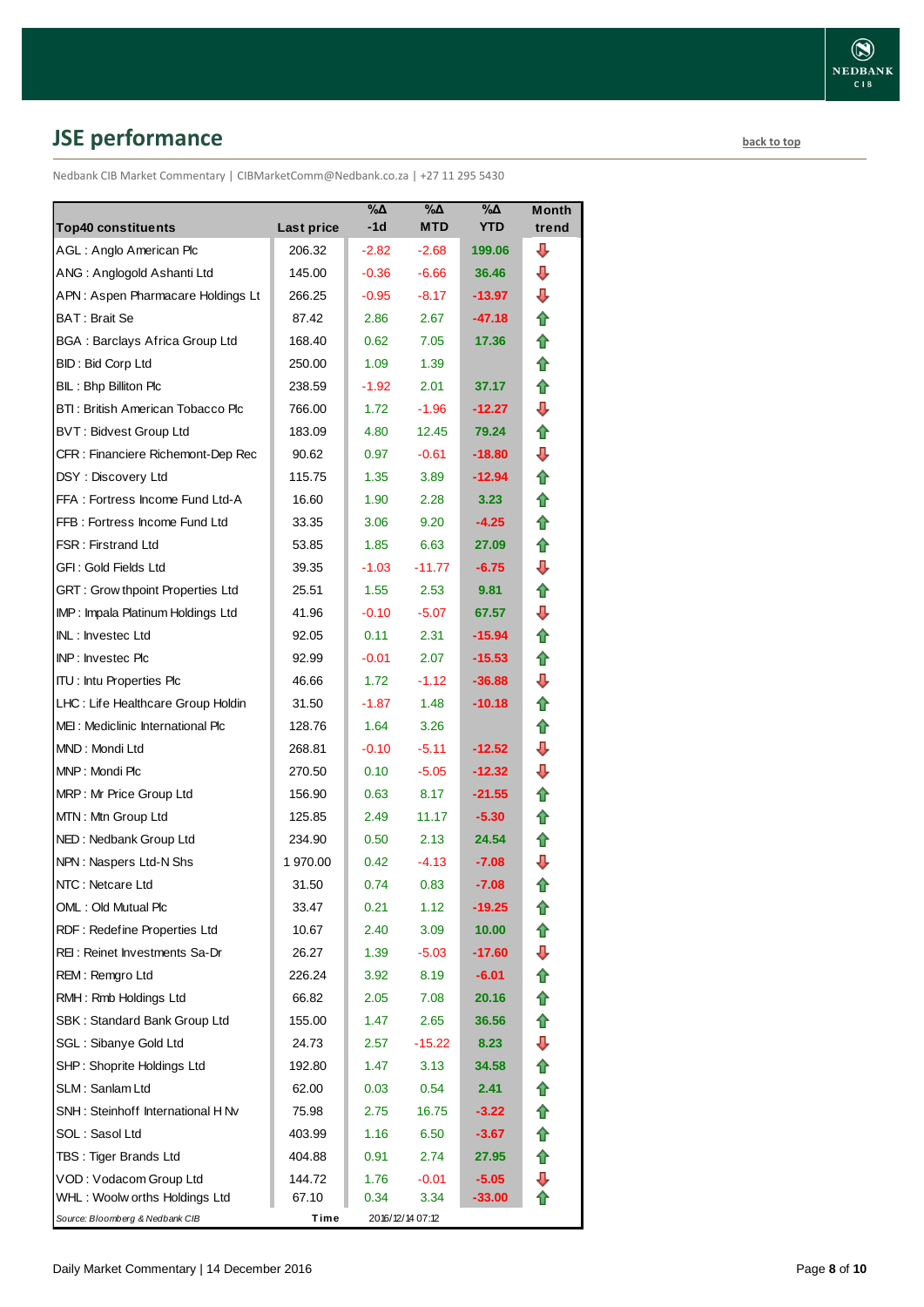### <span id="page-8-0"></span>**Contacts**

**Head: Strategic Research Mohammed Yaseen Nalla, CFA** (011) 295 5430

**ALM Portfolio Management** (011) 535 4042

**Equities Sales and Distribution** (011) 535 4030/31

**Forex Institutional Sales Desk** (011) 535 4005

**Interest Rate Swaps & FRA's Trading** (011) 535 4004

**Money Market Institutional Sales Desk** (011) 535 4008

**Treasury: Economic Analyst Reezwana Sumad** (011) 294 1753

**Bond Trading** (011) 535 4021

**Forex Business Banking Sales Desk** (011) 535 4003

**Forex Retail Sales Desk** (011) 535 4020

**Money Market Business Banking Sales Desk** (011) 535 4006

**Non Soft & Soft Commodities Trading** (011) 535 4038

**Credit Derivatives**  (011) 535 4047

**Forex Corporate Sales Desk** JHB (011) 535 4002; DBN (031) 327 3000; CTN (021) 413 9300

**Inflation Trading** (011) 535 4026

**Money Market Corporate Sales Desk** JHB (011) 535 4007; DBN (031) 327 3000; CTN (021) 413 9300

**Preference shares desk** (011) 535 4072